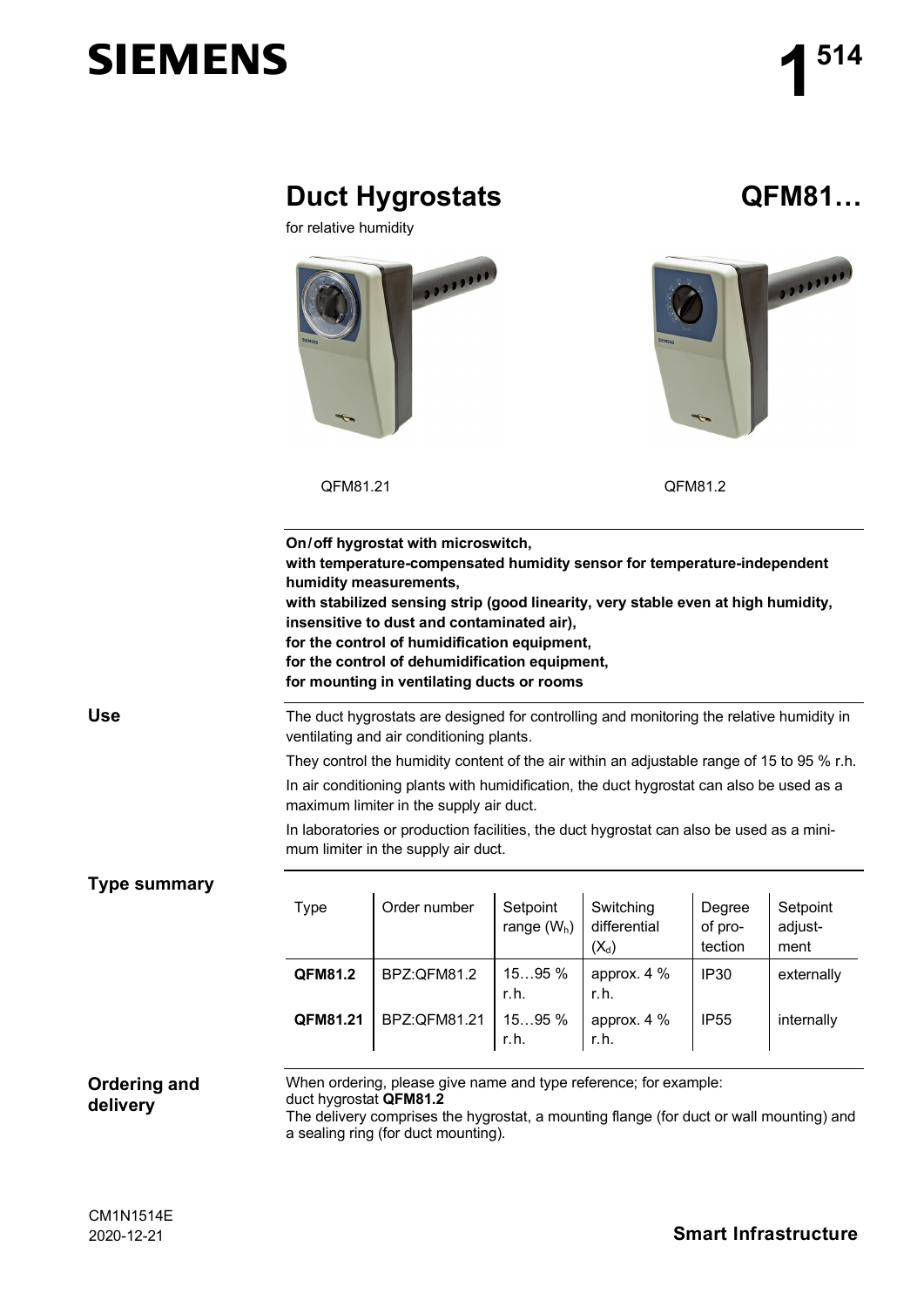### **Mode of operation**

The hygrostat acquires the relative humidity of the air with its humidity sensor, which is a stabilized plastic texture strip. The strip actuates a microswitch with a fixed switching differential  $X_d$  and a potential-free contact output (S.P.D.T.), depending on the relative humidity of the air. If the actual humidity deviates from the adjusted setpoint, the hygrostat switches the associated humidification or dehumidification equipment on or off as shown in the following function diagram.

#### *Function diagram*



If the relative humidity exceeds the adjusted setpoint, the potential-free contact of the microswitch will change over from 1-2 to 1-3. If the relative humidity falls by the amount of the fixed switching differential  $X_d$ , the contact will return to the position 1-2.

| <b>Mechanical design</b> |                                                                                                                                                                                                                                                                                                                                                                                                                                                                                                                                                                                                                                                                                                                                                                                                                                                                                                   |
|--------------------------|---------------------------------------------------------------------------------------------------------------------------------------------------------------------------------------------------------------------------------------------------------------------------------------------------------------------------------------------------------------------------------------------------------------------------------------------------------------------------------------------------------------------------------------------------------------------------------------------------------------------------------------------------------------------------------------------------------------------------------------------------------------------------------------------------------------------------------------------------------------------------------------------------|
| QFM81.2                  | The hygrostat consists of base with immersion sensor stem and cover. The cover is se-<br>cured to the base with a screw.<br>The stem accommodates the temperature-compensated humidity sensing element (sta-<br>bilized plastic texture strip). The strip is mechanically linked to the microswitch via a<br>transfer lever. Transfer lever, microswitch, setpoint setting element and connection ter-<br>minals for connecting the humidification or dehumidification equipment are mounted on<br>a printed circuit board inside the base. The connection terminals are protected by a<br>hinged cover to avoid direct access when the cover is removed.<br>The cover has a hole for the setpoint knob. The hygrostat is designed for mounting in air<br>ducts, but can also be mounted on a wall. For both mounting methods, a mounting<br>flange is required, which is supplied with the unit. |
| QFM81.21                 | Same design as the QFM81.2, but with an additional transparent cover on the hole for<br>the setpoint knob, cable gland Pg 11, and seal under the unit cover.                                                                                                                                                                                                                                                                                                                                                                                                                                                                                                                                                                                                                                                                                                                                      |
| <b>Setting elements</b>  |                                                                                                                                                                                                                                                                                                                                                                                                                                                                                                                                                                                                                                                                                                                                                                                                                                                                                                   |
| Setpoint knob            | On both units, the setpoint is adjusted with the setpoint knob. The setting scale is on the<br>unit cover.<br>With the QFM81.21, the setpoint can be adjusted only when the cover is removed.                                                                                                                                                                                                                                                                                                                                                                                                                                                                                                                                                                                                                                                                                                     |

2/6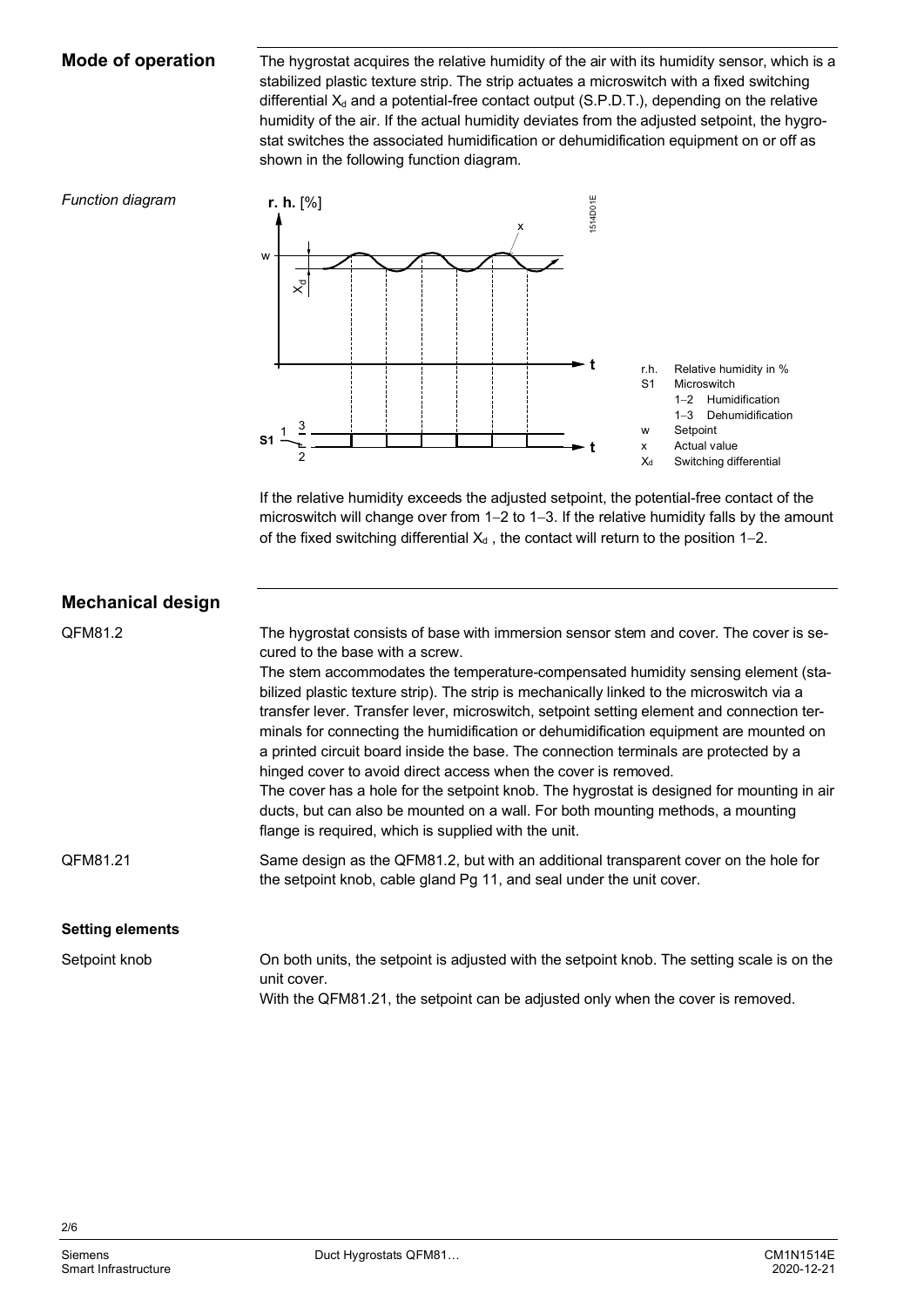### **Mounting notes**

Air duct mounting

If the duct hygrostat is used for control, it is to be mounted in the extract air duct after the room to be controlled.

If the duct hygrostat is used for monitoring the maximum or minimum humidity level, it is to be mounted in the supply air duct.

The immersion sensor stem must be mounted either horizontally or vertically with the stem pointing downward. It may never be mounted with the stem pointing upward. To ensure accurate humidity measurements, it must be made certain that the air to be measured is sufficiently mixed at the point of measurement. *Mounting positions*





The mounting orientation is dependent on the air velocity in the ductwork: at <5 m/s, the holes in the stem must face the air flow; at >5 m/s, they must be perpendicular to the direction of air flow (see illustration above).

When mounting the hygrostat in air ducts, the minimum immersion length of the stem (130 mm) must be observed. The mounting flange supplied with the unit allows the immersion length to be adjusted between 130 and 156 mm. *Minimum immersion length*

The hygrostat should be mounted on an inner wall approximately 1.5 m above the floor and at least 0.5 m from the next wall. At the location where the unit is mounted, there should be a natural circulation of room air (no draughts, no corners of the room, not behind curtains, not too close to doors and windows, and not on an outer wall). Sources of heat and refrigeration (radiators, computers, TV sets, concealed heating pipes, hot or cold water pipes) must be in an adequate distance. Wall mounting

> The hygrostat should not be exposed to direct solar radiation. For wall mounting, the mounting flange supplied with the hygrostat must be used.

The unit is supplied with mounting instructions. Mounting instructions

**Disposal**

The devices are considered electronics devices for disposal in term of European Directive 2012/19/EU and may not be disposed of as domestic waste.



- Dispose of the device via the channels provided for this purpose.
- Comply with all local and currently applicable laws and regulations.

3/6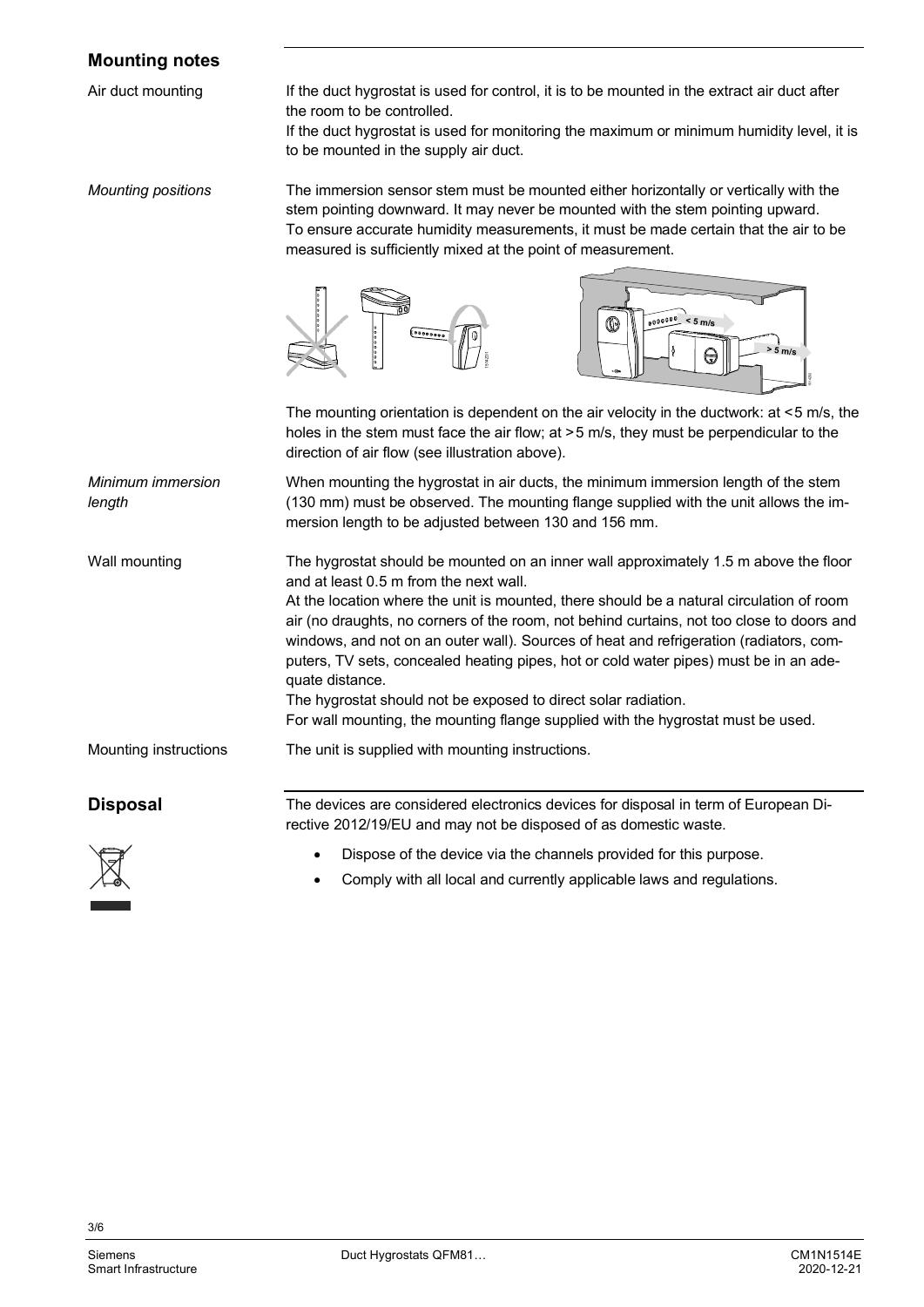## **Technical data**

| Setpoint range<br>Control mode                                                                   | 1595 % r.h.<br>on/off                                                              |  |  |  |  |
|--------------------------------------------------------------------------------------------------|------------------------------------------------------------------------------------|--|--|--|--|
| Switching differential                                                                           | approx. 4 % r.h. (fixed)                                                           |  |  |  |  |
| Type of switch                                                                                   | potential-free microswitch (S.P.D.T.)                                              |  |  |  |  |
| Contact rating                                                                                   |                                                                                    |  |  |  |  |
| Maximum                                                                                          | 5 (3) A, AC 250 V                                                                  |  |  |  |  |
| Minimum                                                                                          | 100 mA, AC 24 V                                                                    |  |  |  |  |
|                                                                                                  |                                                                                    |  |  |  |  |
| External supply line protection (EU)                                                             | Fuse slow max. 10 A                                                                |  |  |  |  |
|                                                                                                  | or                                                                                 |  |  |  |  |
|                                                                                                  | Circuit breaker max, 13 A                                                          |  |  |  |  |
|                                                                                                  | Characteristic B, C, D                                                             |  |  |  |  |
|                                                                                                  | according to EN 60898                                                              |  |  |  |  |
|                                                                                                  | or                                                                                 |  |  |  |  |
|                                                                                                  | Power source with current limitation of max.                                       |  |  |  |  |
|                                                                                                  | 10 A                                                                               |  |  |  |  |
| Temperature influence                                                                            | compensated                                                                        |  |  |  |  |
| Long-term stability                                                                              | approx. -1.5 % r.h./a                                                              |  |  |  |  |
| Balancing                                                                                        | at 55 % r.h., 23 °C                                                                |  |  |  |  |
| Time constant ( $v = 0.2$ m / s)                                                                 | approx. 3 min                                                                      |  |  |  |  |
| Perm. air velocity                                                                               | $10 \text{ m/s}$                                                                   |  |  |  |  |
| Perm. ambient temperature                                                                        |                                                                                    |  |  |  |  |
| Operation                                                                                        | $070$ °C                                                                           |  |  |  |  |
| Storage / transport                                                                              | $-30+70$ °C                                                                        |  |  |  |  |
| Degree of protection                                                                             |                                                                                    |  |  |  |  |
| Protection class                                                                                 | II according to EN 60730-1                                                         |  |  |  |  |
| Protection degree of housing                                                                     |                                                                                    |  |  |  |  |
| QFM81.2                                                                                          | IP30 according to EN 60529                                                         |  |  |  |  |
| QFM81.21                                                                                         | IP55 according to EN 60529                                                         |  |  |  |  |
| <b>Directives and Standards</b>                                                                  |                                                                                    |  |  |  |  |
| Product standard                                                                                 | EN 60730-1                                                                         |  |  |  |  |
|                                                                                                  | Automatic electrical controls for house-                                           |  |  |  |  |
|                                                                                                  | hold and similar use                                                               |  |  |  |  |
| Electromagnetic compatibility (Applications)                                                     | For use in residential, commerce, light-                                           |  |  |  |  |
|                                                                                                  | industrial and industrial environments                                             |  |  |  |  |
| EU Conformity (CE)                                                                               | CM1T1514xx <sup>*)</sup>                                                           |  |  |  |  |
| Connection terminals for                                                                         | 0.5 mm dia. min.                                                                   |  |  |  |  |
|                                                                                                  | $2 \times 1.5$ mm <sup>2</sup> max.                                                |  |  |  |  |
| Environmental compatibility:                                                                     |                                                                                    |  |  |  |  |
| The product environmental declaration OE-T-99.41761e <sup>*</sup> ) contains data on environmen- |                                                                                    |  |  |  |  |
|                                                                                                  | tally compatible product design and assessments (RoHS compliance, materials compo- |  |  |  |  |

| <b>Materials</b>     |                                       |
|----------------------|---------------------------------------|
| Sensing element      | Polymer                               |
| Casing with stem     | PPS, Fortron 1140L6, glass fibrerein- |
| forced               |                                       |
| Cover                | PC Lexan 940                          |
| Transparent cover    | PC Makrolon 2014R, transparent        |
| (only with QFM81.21) |                                       |
| Weight               | approx. 0.34 kg                       |
| Maintenance          | maintenance-free, can be recalibrated |

\*) The documents can be downloaded from <http://siemens.com/bt/download>.

sition, packaging, environmental benefit, disposal).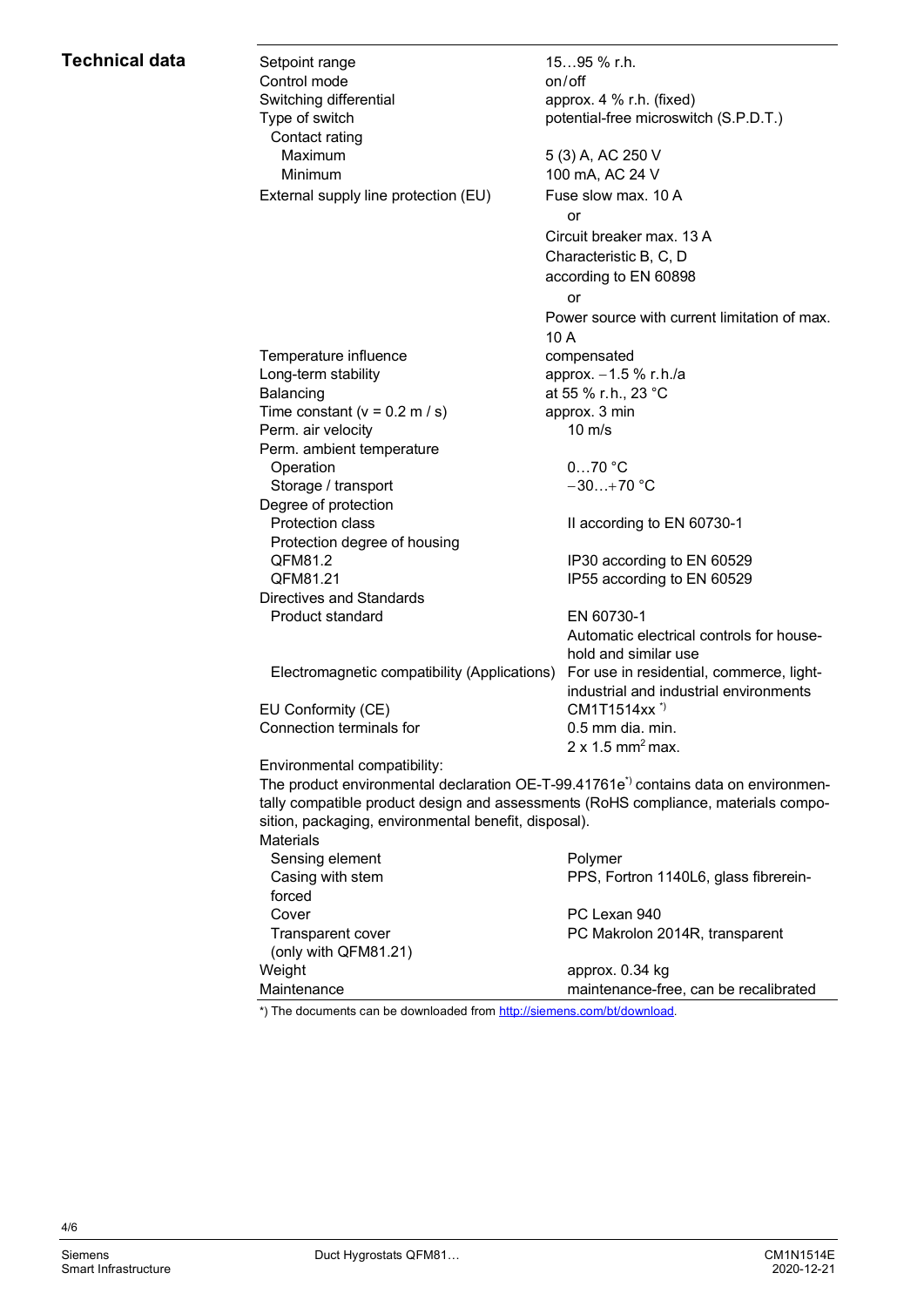## Internal diagram



Humidification  $1 - 2$ 

 $1 - 3$ Dehumidification

## **Dimensions**



 $A - B$ 



Dimensions in mm

 $5/6$